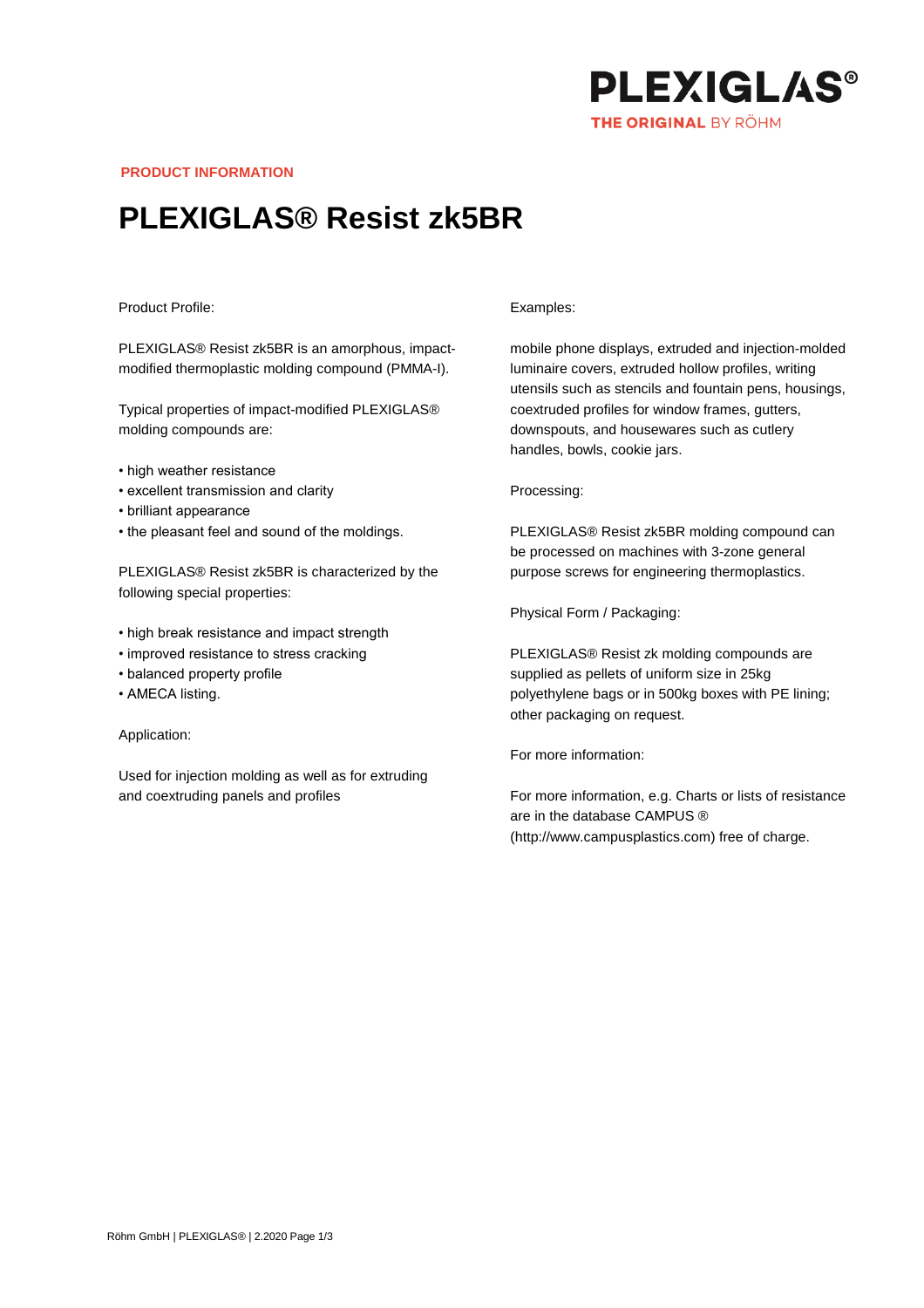## Properties:

|                                          | <b>Parameter</b>   | <b>Unit</b>            | <b>Standard</b>    | <b>PLEXIGLAS® Resist</b><br>zk5BR |
|------------------------------------------|--------------------|------------------------|--------------------|-----------------------------------|
| <b>Mechanical Properties</b>             |                    |                        |                    |                                   |
| <b>Tensile Modulus</b>                   | 1 mm/min           | MPa                    | <b>ISO 527</b>     | 2400                              |
| <b>Yield Stress</b>                      | 50 mm/min          | MPa                    | <b>ISO 527</b>     | 62                                |
| <b>Yield Strain</b>                      | 50 mm/min          | $\%$                   | <b>ISO 527</b>     | 4.5                               |
| Nominal Strain @ Break                   |                    | $\%$                   | <b>ISO 527</b>     | 27                                |
| Charpy Impact Strength                   | $23^{\circ}$ C     | kJ/m <sup>2</sup>      | <b>ISO 179/1eU</b> | 50                                |
| <b>Thermal Properties</b>                |                    |                        |                    |                                   |
| Vicat Softening Temperature              | B/50               | °C                     | <b>ISO 306</b>     | 100                               |
| <b>Glass Transition Temperature</b>      |                    | °C                     | ISO 11357          | 109                               |
| Temp. of Deflection under Load           | 0.45 MPa           | °C                     | <b>ISO 75</b>      | 98                                |
| Temp. of Deflection under Load           | 1.8 MPa            | °C                     | <b>ISO 75</b>      | 93                                |
| Coeff. of Linear Therm. Expansion        | $0 - 50^{\circ}$ C | $E-5$ / $\mathrm{K}$   | ISO 11359          | 9                                 |
| Classes of construction product          |                    |                        | DIN EN 13501-1     | Е                                 |
| Flammability UL 94                       | $1.5 \text{ mm}$   | Class                  | IEC 60695-11-10    | HB                                |
| <b>Rheological Properties</b>            |                    |                        |                    |                                   |
| Melt Volume Rate, MVR                    | 230°C / 3.8kg      | cm <sup>3</sup> /10min | <b>ISO 1133</b>    | 3.3                               |
| <b>Optical Properties</b>                | $d=3$ mm           |                        |                    |                                   |
| Luminous transmittance                   | D65                | %                      | ISO 13468-2        | 92                                |
| Haze                                     |                    |                        | ASTM D1003         | < 2                               |
| Refractive Index                         | 589nm/23°C         |                        | <b>ISO 489</b>     | 1.49                              |
| <b>Other Properties</b>                  |                    |                        |                    |                                   |
| Density                                  |                    | g/cm <sup>3</sup>      | <b>ISO 1183</b>    | 1.17                              |
| Water Absorption in Water                | saturation, 23°C   | $\%$                   | <b>ISO 62</b>      | 1.9                               |
| <b>Humidity Absorption</b>               | 23°C / 50%         | $\%$                   | <b>ISO 62</b>      | 0.5                               |
| <b>Recommended Processing Conditions</b> |                    |                        |                    |                                   |
| <b>Predrying Temperature</b>             |                    | °C                     |                    | max. 90                           |
| Predrying Time in Desiccant-Type Drier   |                    | h                      |                    | $2 - 3$                           |
| Melt Temperature                         |                    | °C                     |                    | $220 - 260$                       |
| Mold Temperature (Injection Molding)     |                    | °C                     |                    | $50 - 70$                         |

All listed technical data are typical values intended for your guidance. They are given without obligation and do not constitute a materials specification.